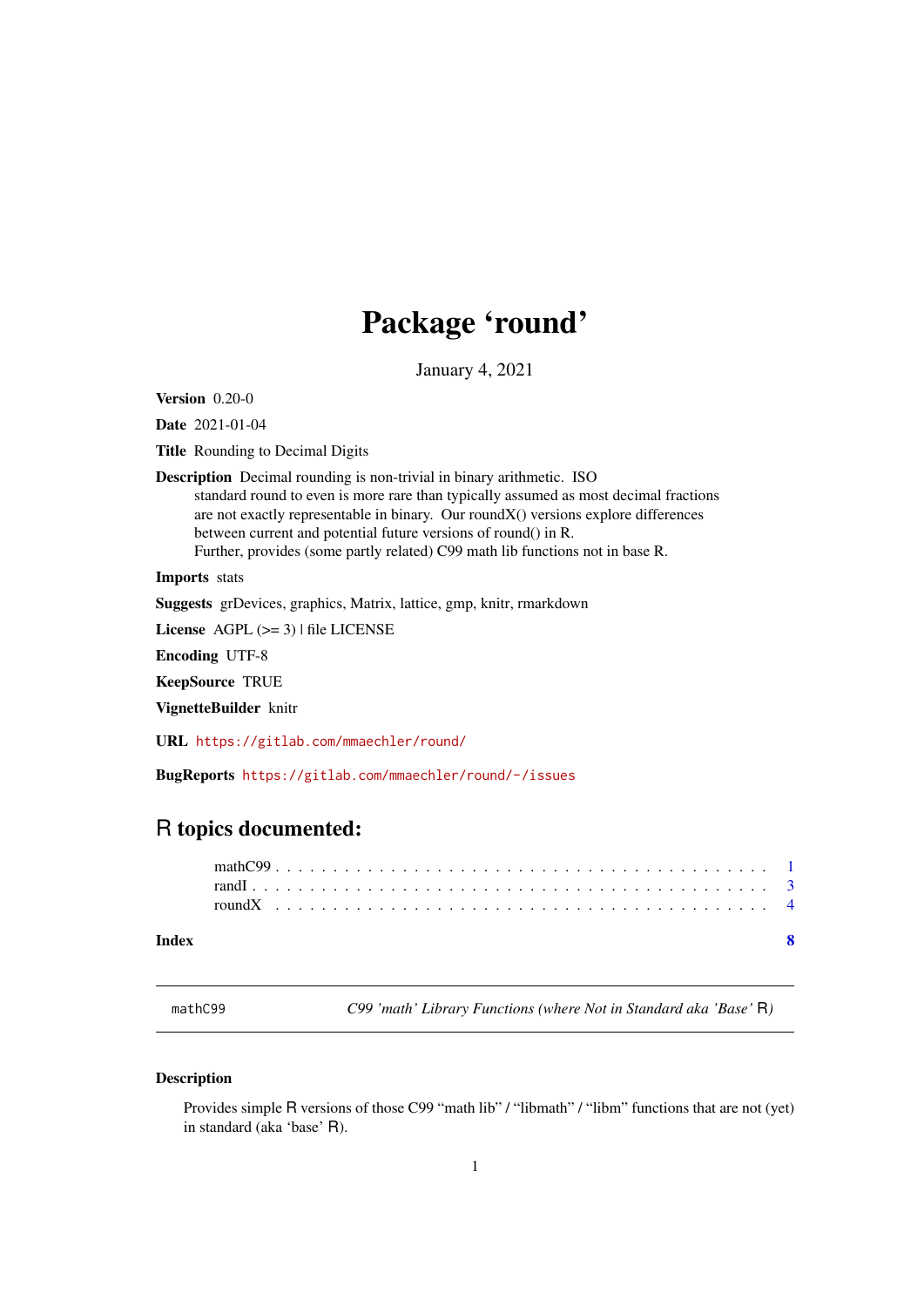#### Usage

```
logB(x) # C's logb(x), numeric integer-valued "log2".
         # R's logb() is defined as "log wrt base"
ilogb(x) # == logB(), but of *type* integer
fpclassify(x)
isnormal(x)
nearbyint(x)
signbit(x)
nextafter(x, y)
```
nexttoward(x, y)

#### Arguments

x, y numeric vector(s); will be recycled to common length.

#### Value

a [numeric](#page-0-1) ([double](#page-0-1) or [integer](#page-0-1)) vector of the same (or recycled) length of x (and y where appropriate) with the values of  $\langle f \rangle(x)$  for the corresponding C99 libmath function  $\langle f \rangle$ .

#### Author(s)

Martin Maechler

#### References

Wikipedia (2020) *C mathematical functions* [https://en.wikipedia.org/wiki/C\\_mathematical\\_](https://en.wikipedia.org/wiki/C_mathematical_functions) [functions](https://en.wikipedia.org/wiki/C_mathematical_functions)

#### See Also

[sqrt](#page-0-1), [log](#page-0-1), [exp](#page-0-1), [Trig](#page-0-1); [floor](#page-0-1), [ceiling](#page-0-1), [trunc](#page-0-1); [is.finite](#page-0-1), [is.na](#page-0-1) .

#### Examples

```
x < - (1:20)*pi
stopifnot(ilogb (x) == logB(x), is.integer(ilogb(x)),
          ilogb(-x) == logB(-x), is. double (logB(x)))\text{cbind}(x, "2^i1(x)''= 2^i\text{log}B(x), \text{ilogb = ilogb}(x), \text{ signbit = signbit}(x),fpclassify = fpclassify(x), isnormal = isnormal(x))
x \leftarrow c(2^(-10:22), \text{resp}(1000));summary(x / 2^iilogb(x)) # in [1, 2) interval
stopifnot(nearbyint(x) == round(x))
nextafter(-0, +0)
nextafter(+0, 1)
nextafter(+0, -1)
nextafter(Inf, -1)
nextafter(-Inf, 0)
```
<span id="page-1-0"></span>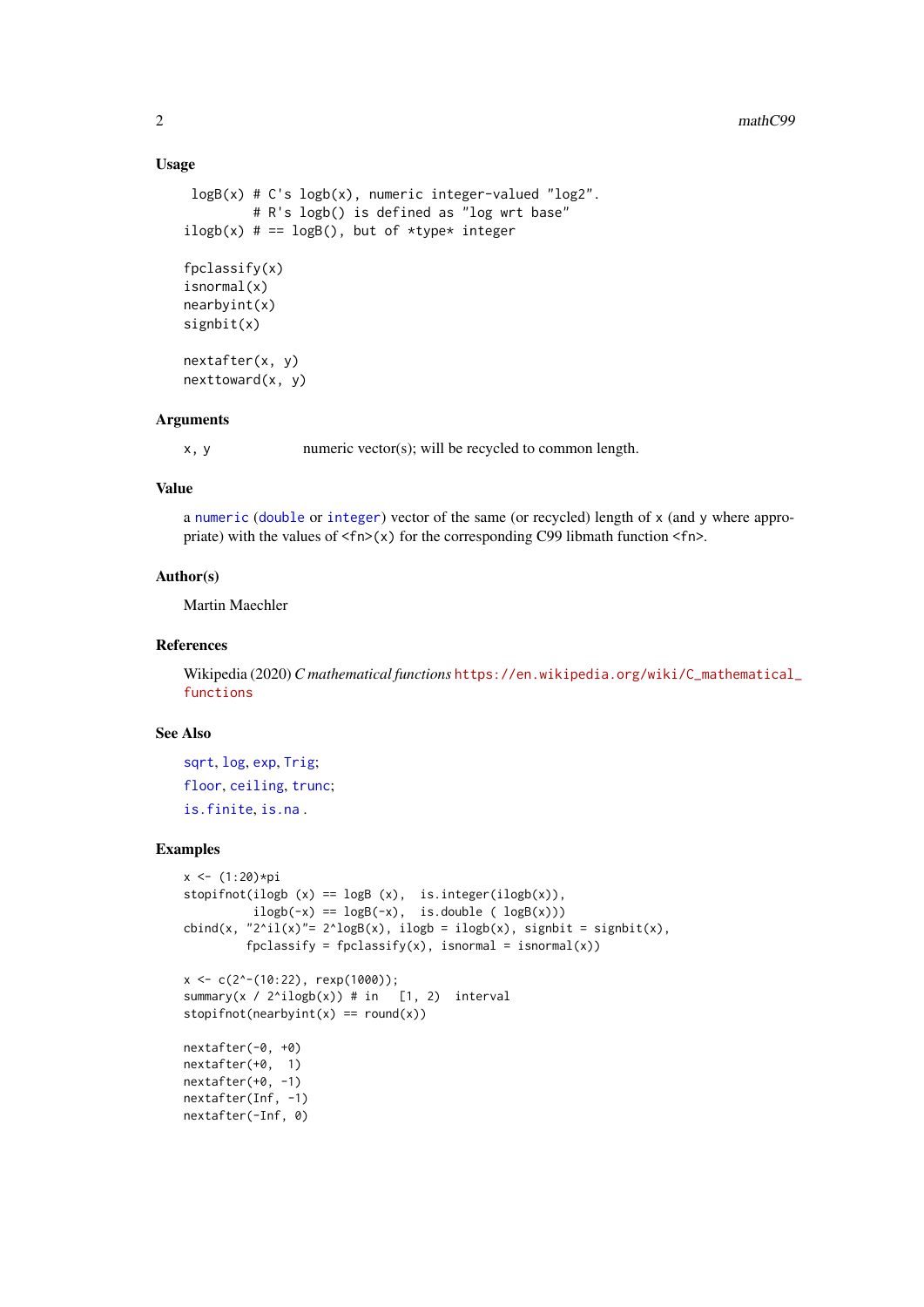<span id="page-2-0"></span>

#### Description

Create n random integer valued numbers all with a specified number of digits d.

#### Usage

randI(n, d)

#### Arguments

|    | numeric sample size, i.e., length() of result.                                   |
|----|----------------------------------------------------------------------------------|
| d. | a positive integer, giving the exact number of digits the resulting numbers must |
|    | have.                                                                            |

#### Details

This is based on [runif\(](#page-0-1)) and not [sample\(](#page-0-1)), which for now also makes it less R version dependent.

#### Value

A [numeric](#page-0-1) vector of [length](#page-0-1) n of numbers  $N$  where each  $N$  has exactly d digits; equivalently,

 $10^{d-1} \leq N_i < 10^d$ ,

**and** every  $N_i$  appears with the same probability  $1/(9 \cdot 10^{d-1})$ 

#### Author(s)

Martin Maechler

#### See Also

Uniform random numbers [runif](#page-0-1); Random number generators, seeds, etc: [RNG](#page-0-1).

#### Examples

```
plot(
T2 <- table(randI(1e6, 2))) ; abline(h = 1e6 / (9*10^(2 - 1)), lty=2, col="gray70")
chisq.test(T2) # typically not at all significant
T3 \leftarrow table(randI(1e6, 3))
chisq.test(T3)
stopifnot(exprs = {
  identical( 10:99 , as.integer(names(T2)))
  identical(100:999, as.integer(names(T3)))
})
```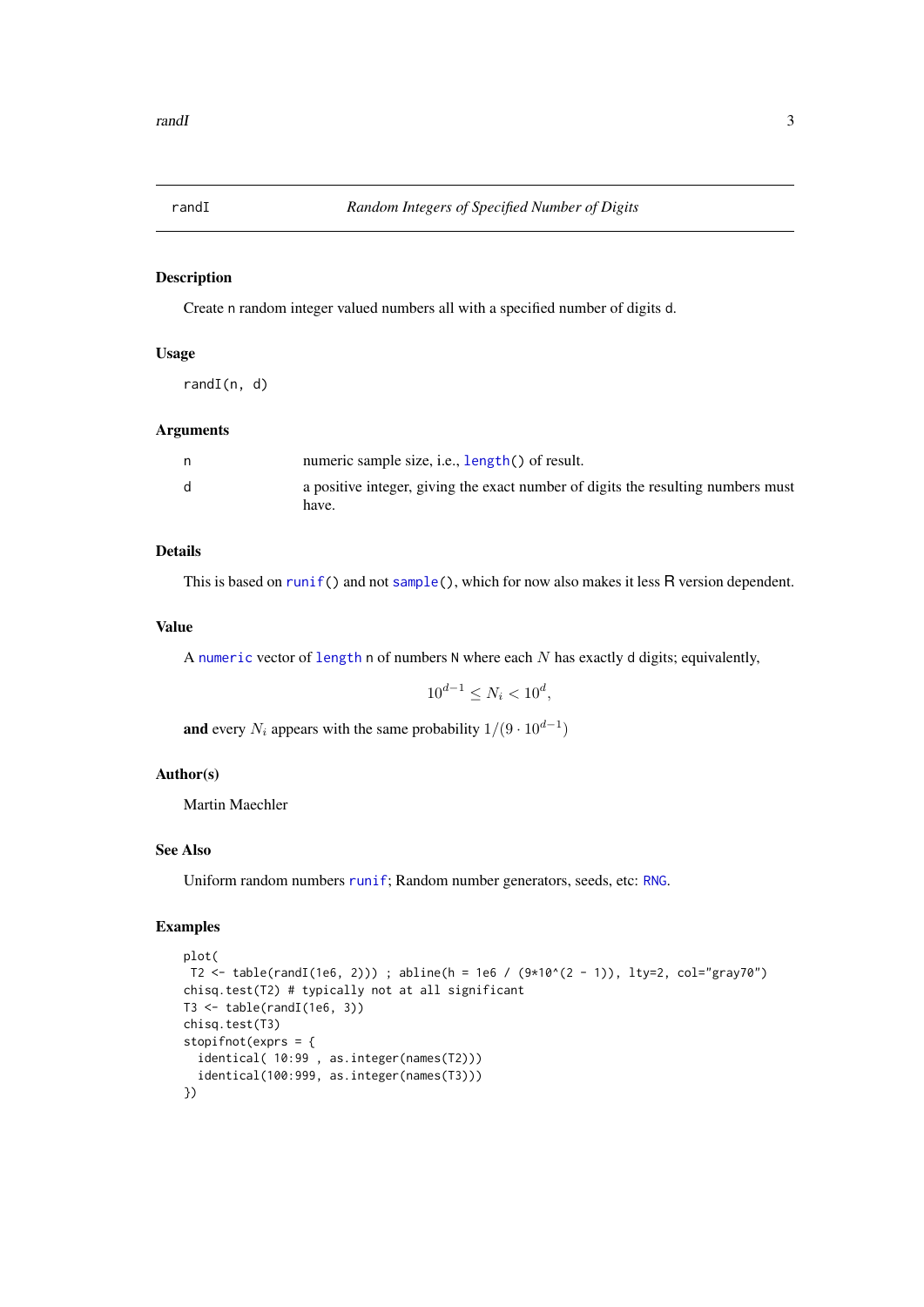#### <span id="page-3-1"></span><span id="page-3-0"></span>Description

Provide several versions of algorithms for [round\(](#page-0-1)x,digits), i.e., rounding to decimal digits. In particular, provides previous and current implementations of R's round().

#### Usage

```
roundX (x, \text{ digits}, \text{version} = \text{roundVersions}, \text{trace} = 0)roundAll(x, digits, versions = roundVersions)
round_r3(x, d, info=FALSE, check=TRUE)
roundVersions # "sprintf" "r0.C" "r1.C" "r1a.C" "r2.C" "r3.C" "r3d.C" "r3"
```
#### Arguments

| $\mathsf{x}$ | numeric vector                                                                                                                                                                    |
|--------------|-----------------------------------------------------------------------------------------------------------------------------------------------------------------------------------|
| digits, d    | integer number (for d) or numeric vector.                                                                                                                                         |
| version      | a character string specifying the version of rounding. Must match roundVersions<br>(via match.arg).                                                                               |
| trace        | integer; if positive, the corresponding computations should be "traced" (possibly<br>proportionally to the value of trace); currently only implemented for version<br>$= "r3.C".$ |
| versions     | a character vector, a subset of roundVersions.                                                                                                                                    |
| info         | logical specifying if round_r3( $\ast$ ) should result in a list with components                                                                                                  |
|              | $"r"$ : the rounded x,                                                                                                                                                            |
|              | "D": the difference $(xu - x) - (x - xd)$ , where xd and xu are the round down and<br>up versions of $x$ ,                                                                        |
|              | "e": the modulo-2 remainder of floor( $x * 10^{\circ}d$ ), which determines rounding<br>to even (only) in case $D = 0$ .                                                          |
| check        | logical indicating if x and digits should be checked for validity. Is set to<br>FALSE when used in round X() (or round All), as the checks happen before<br>round_r3() is called. |

#### Details

Rounding to decimal digits is non-trivial in binary arithmetic. ISO standard "round to even", see [round\(](#page-0-1))'s (help page), is more rare than typically assumed as most decimal fractions are not exactly representable in binary [double](#page-0-1) precision numbers.

Decimal rounding is well defined when digits  $= 0$ , and calls the (C99 standard) C library function [nearbyint\(](#page-0-2)) (which provide in this package as well, for completeness): [round\(](#page-0-1)x) is (R level) equivalent to round(x,digits =  $\theta$ ) and is also equivalent to (R and C level) nearbyint(x) which is defined to return the closest integer number (as [double](#page-0-1)) and in the case of "doubt", where both integer number neighbours are of the same distance, i.e., distance 0.5 the famous "round to even" strategy is used, such that, e.g.,  $round(0:7 + 0.5) == c(0, 2, 2, 4, 4, 6, 6, 8)$ .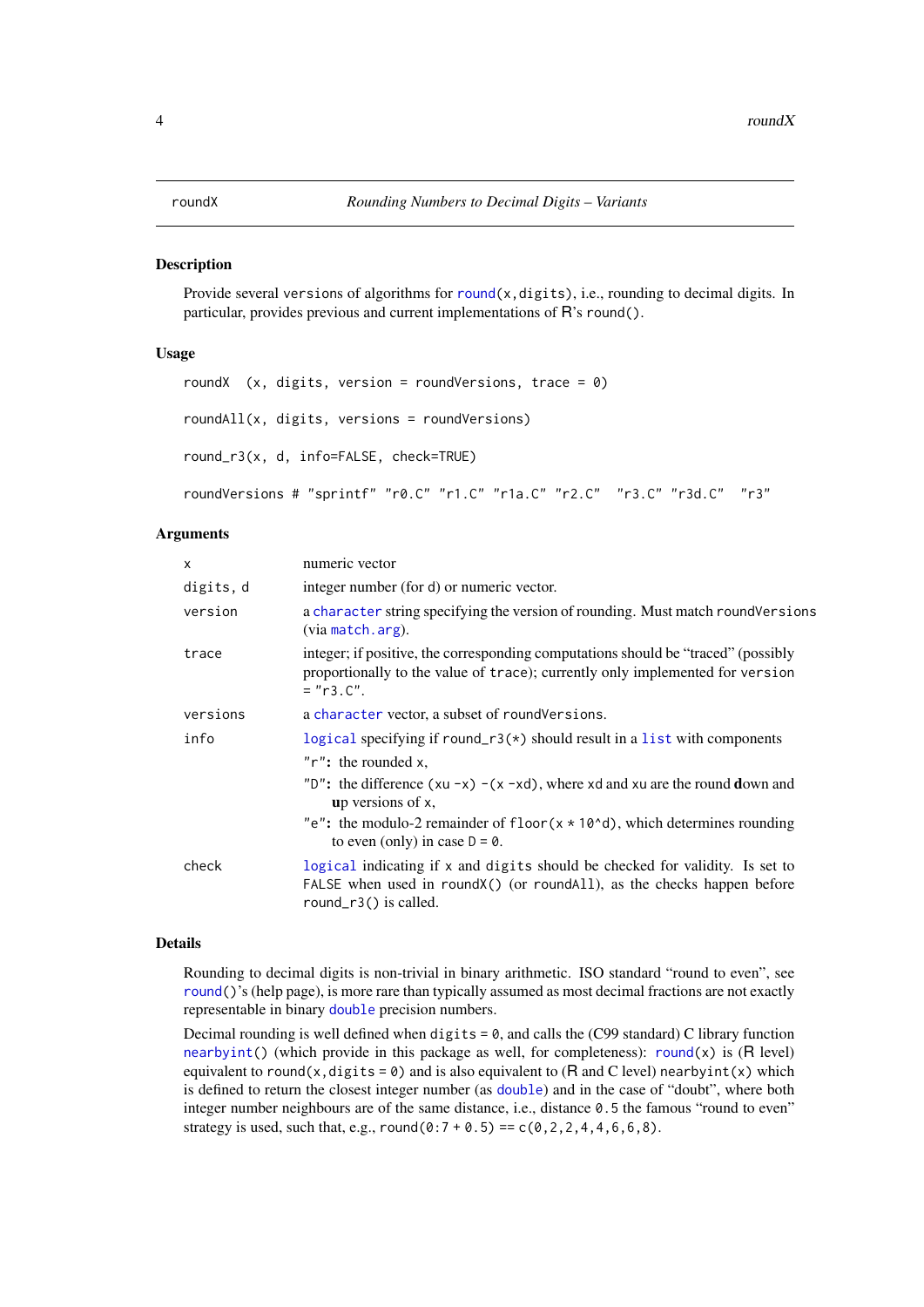#### <span id="page-4-0"></span> $roundX$  5

The following strategy / algorithms are used for the different roundVersions; note that we *only* consider the crucial case digits  $> 0$  in the following description:

- "sprintf": diverts the operation to [sprintf\(](#page-0-1)"%.\*f",digits,x) which in turn diverts to the corresponding C library function sprintf(); consequently may be platform dependent (though we have not yet seen differences from what we get by the most widely used GNU 'glibc' library, <https://www.gnu.org/software/libc/>). This version does *not* work with negative digits, returning [NA](#page-0-1) with a [warning](#page-0-1) there.
- " $r0.C$ ": a (too much) simplified version of R's " $r1.C$ ", just skipping the whole integer part computations; this was the first patch proposal in R-bugs' report [PR#17668.](https://bugs.R-project.org/bugzilla3/show_bug.cgi?id=17668) However, this completely breaks down in extreme cases.
- "r1. $C$ ": the version of [round\(](#page-0-1)) as in R 3.6.2 and earlier. It first removes the integer part(s) of x, then rounds and re-adds the integer part.
- "r1a. $C$ ": a slightly improved version of "r1. $C$ ", notably for  $|di g$ its $| > 308$ .
- "r2.C": the version of [round\(](#page-0-1)) as added to 'R-devel' (the development version of R) with 'svn' revision ...... It does *not* remove and re-add the integer part(s) of x but ensures that no unnecessary overflow to  $+\sqrt{-1}$  f or underflow to  $\theta$  happens when numbers are multiplied and divided by  $10^d$ .
- "r2a.C": a slightly improved version of "r2.C", notably for large negative digits.
- "r3": (R level) implementation of "correct" rounding, rounding to the nearest double precision number (with "round to even" in case of equal distance) as seen in the function definition of round  $r3()$ . Note that info=TRUE is only applied when when the digits d fulfill  $|d| \leq$ 308.
- "r3.C": a C translation of "r3", using long double for intermediate computations which is particularly convenient for digits  $308 < d < 324$  as overflow is not a possible then.
- "r3d.C": a version of "r3.C", only using double precision, and hence typically fast and less platform dependent, and also more often identical to "r3".

#### Value

roundX() returns a numeric vector (of length of recycled x and digits, i.e., typically (when digits is of length one) of length(x).

round\_r3() is the workhorse of round $X(\dots$ version = "r3"); it vectorizes in x but needs length(d)  $== 1.$ 

roundVersions is a [character](#page-0-1) vector of the versions available for roundX().

roundAll() applies roundX() for all versions, returning a matrix if one of x or digits is not of length one.

#### Author(s)

Martin Maechler (R Core for version "r1.C")

#### References

Wikipedia, Rounding, notably "Round half to even": [https://en.wikipedia.org/wiki/Rounding](https://en.wikipedia.org/wiki/Rounding#Round_half_to_even)# [Round\\_half\\_to\\_even](https://en.wikipedia.org/wiki/Rounding#Round_half_to_even)

#### See Also

[round](#page-0-1), also [signif](#page-0-1) which is relatively sophisticated (also by code from M.M.).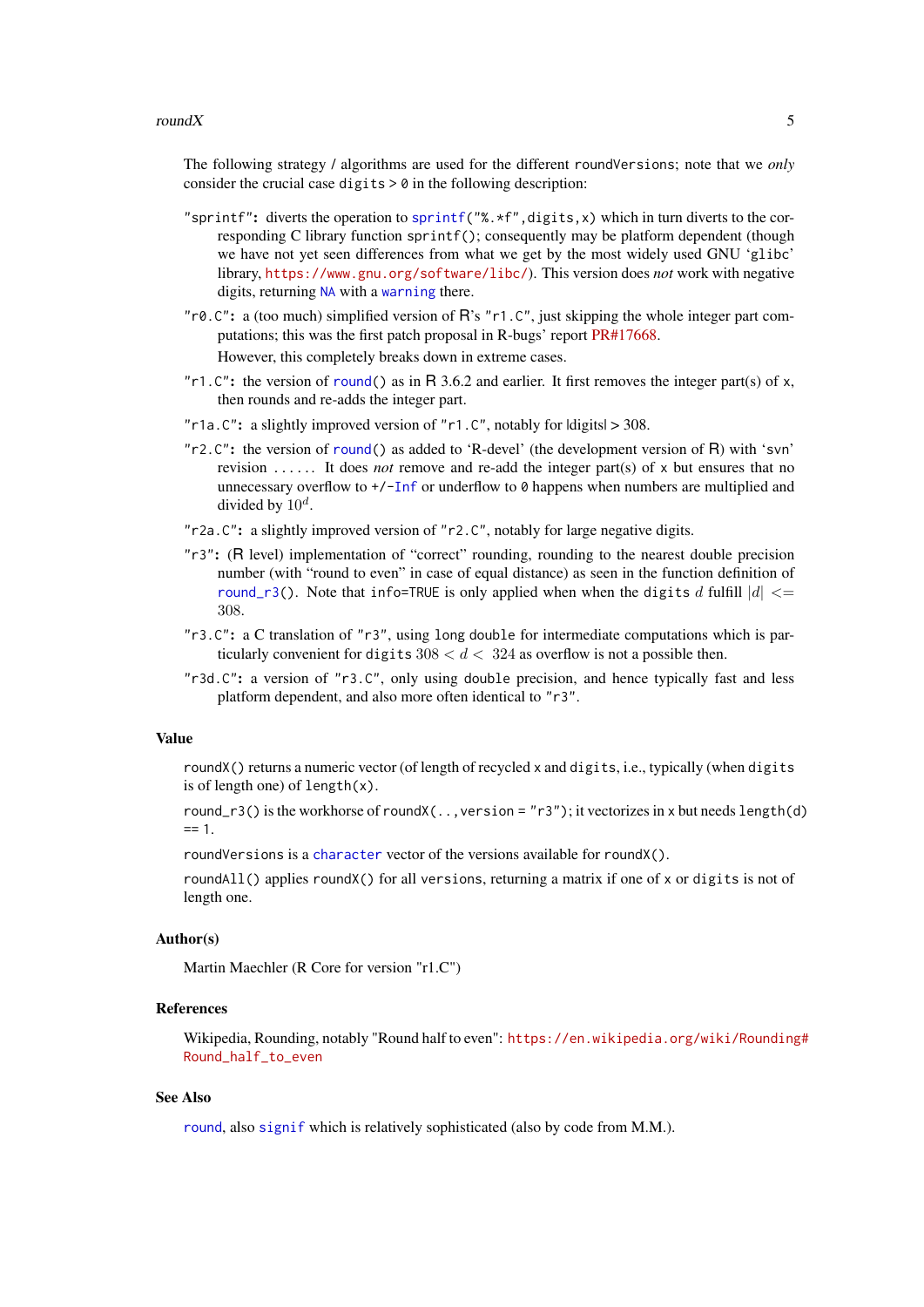$\sim$  6  $\sim$  roundX

#### Examples

```
roundVersions
round (55.55, 1)
roundX(55.55, 1, "r3")
## round() with all roundVersions; quite simple (w/ recycling!)
roundAll # shows the function's definition
roundAll(55.55, 1)
roundAll(55.555, 2)
roundAll(55.5555, 3)
roundAll(55.55555, 4)
roundAll(55.555555, 5)
roundAll(55.5555555, 6)
## other "controversial" cases
rEx <- cbind( x = c(10.7775, 12.345, 9.18665),
         digits = c( 3 , 2 , 4 ))
resEx <- matrix(, length(roundVersions), nrow(rEx),
                dimnames = list(roundVersions, as.character(rEx[,"x"])))
for(i in 1:nrow(rEx))
  resEx[,i] <- roundAll(rEx[[i,"x"]], digits = rEx[[i,"digits"]])
resEx # r0.C & r2* agree and differ from the r1*;
       # "r3*" is close to "r2*" but not for 12.345
## The parts of "r3" :
r3rE <- sapply(1:nrow(rEx), function(i)
               round_r3(rEx[[i,"x"]], rEx[[i,"digits"]], info=TRUE))
colnames(r3rE) <- sapply(rEx[,"x"], format)
r3rE # rounding to even when D=0, but not when D < 0## "Deterministic" Simulation - few digits only:
long <- interactive() # save time/memory e.g. when checking
I <- if(long) 0:9999 else 0:999
Ix \leftarrow I + 0.5ndI <- 1L + as.integer(log10(pmax(1,I))) # number of (decimal) digits of I
nd2 <- outer(ndI, if(long) -3:4 else -2:3, `+`)
x < -c(t(Ix / (10<sup>1</sup>nd2))))nd2 <- c(t( nd2 ))
x \le -x [nd2 > 0]
nd2 <- nd2[nd2 > 0]
rx < - roundAll(x, \text{ digits} = \text{nd2})formatF <- function(.) format(., scientific=FALSE, drop0trailing=TRUE)
rownames(rx) <- formatF(x)
options(width = 123)
n\text{oquote}(\text{cbind}(d = nd2, \text{formatF}(rx))[1:140,])## -> The first cases already show a diverse picture; sprintf() a bit as outlier
## Error, assuming "r3" to be best, as it *does* really go to nearest:
Err <- rx - rx[, "r3"]
## careful : allowing small "noise" differences:
tErr <- abs(Err) > 1e-3* 10^-nd2 # "truly" differing from "r3"
colSums(tErr) ## --> old R "r1*" is best here, then sprintf (among non-r3):
```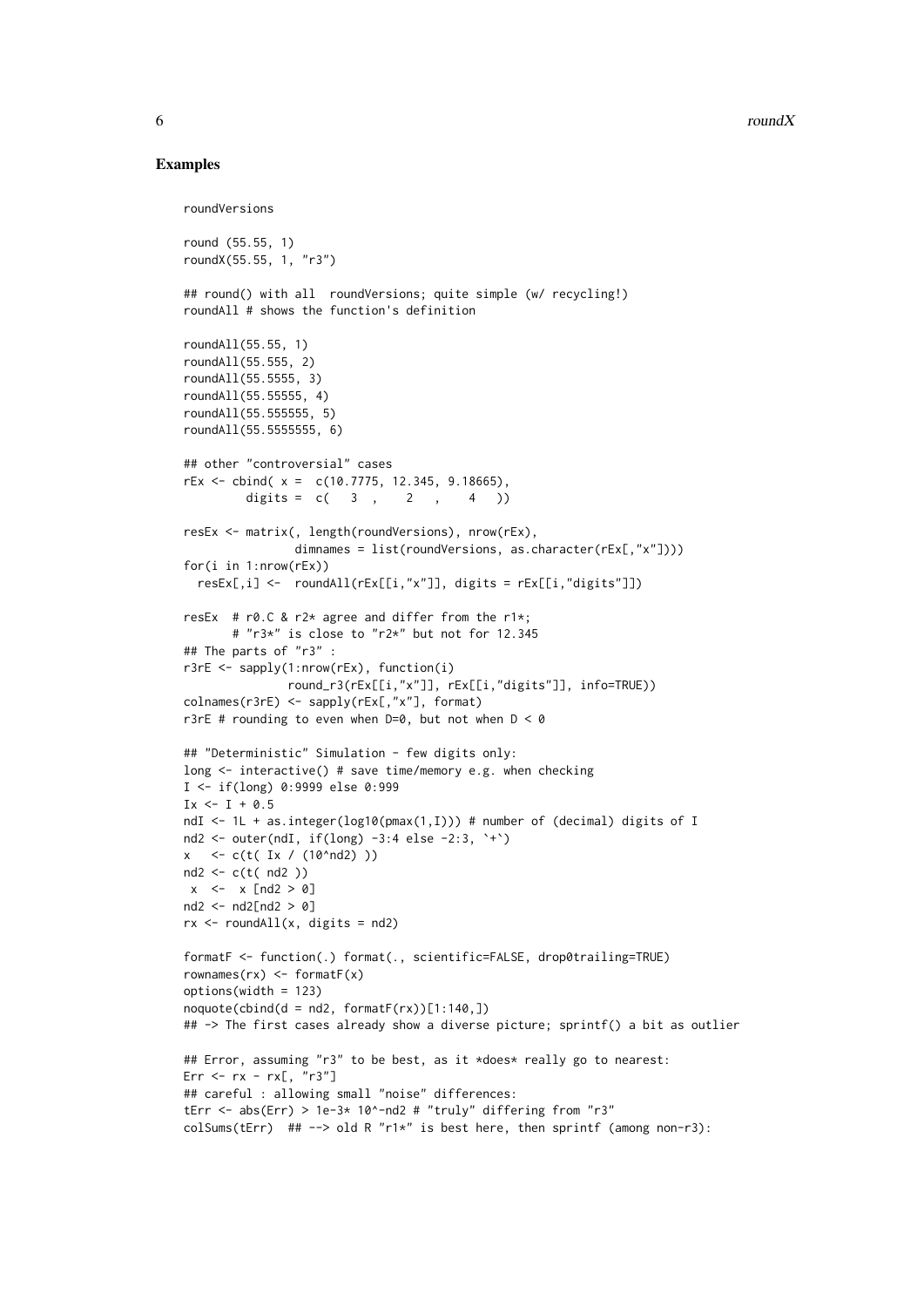```
## For F30 Linux 64-bit (gcc), and this selection of cases, r0+r2 are worst; r1 is best
## sprintf r0.C r1.C r1a.C r2.C r2a.C r3.C r3d.C r3
## 15559 19778 14078 14078 19778 19778 8 0 0 { long }
## 1167 1457 1290 1290 1457 1457 0
if(long) { ## Q: where does "r3.C" differ from "r3" == "r3d.C" ? A: in 10 cases; 8 "real"
 i3D <- which(Err[,"r3.C"] != 0)
  print(cbind(d = nd2[i3D], formatF(rx[i3D,])), quote=FALSE)
 print.table(zapsmall(Err[i3D,]), zero.print = ".")# differences (not very small ones!)
}
## Visualization of error happening (FIXME: do zapsmall()-like not count "noise")
cumErr <- apply(tErr[,colnames(rx) != "r3"], 2L, cumsum)
matPm \leftarrow function(y) {
  matplot(y=y, type = "l", lwd = 2, xlab = "i", ylab = deparse(substitute(y)))
   abline(h = 0, 1ty=2, col="gray")legend("topleft", legend = setdiff(roundVersions, "r3"),
         col = 1:6, lty = 1:5, lwd = 2, bty = "n")}
matPm(head(cumErr, 100)) # sprintf seems worst
matPm(head(cumErr, 250)) # now r0+2 is worst, sprintf best
matPm(head(cumErr, 1000)) # now sprintf clearly worst again
matPm(head(cumErr, 2000)) # 0r/r2 best sprintf catching up
if(long) {
matPm(head(cumErr, 5000)) # now sprintf clearly worst again
matPm(head(cumErr,10000)) # now r0+2 is worst, r1 best
\lambdamatPm( cumErr )
same_cols \leq function(m) all(m == m[,1])
stopifnot(same_cols(Err[, c("r0.C", "r2.C", "r2a.C")]))
stopifnot(same_cols(Err[, c("r1.C", "r1a.C")]))
if(FALSE) ## *not* in 'long' case, see above
stopifnot(same_cols(Err[, c("r3", "r3.C", "r3d.C")]))
sp <- search()
if(long && require("Matrix")) {
  showSp \leq function(m) print(image(as(m, "sparseMatrix"), aspect = 4,
       ## fails, bug in lattice? useRaster = !dev.interactive(TRUE) && (nrow(m) >= 2^12),
                            border.col = if(nrow(m) < 1e3) adjustcolor(1, 1/2) else NA))
  showSp(head(Err, 100))
  showSp(head(Err, 1000))
  showSp(Err)
  showSp(Err != 0) # B&W version ..
  if(!any(sp == "package:Matrix")) detach("package:Matrix")
}
## More digits random sample simulation tend go against "sprintf";
## see ../tests/ and also the vignette
```